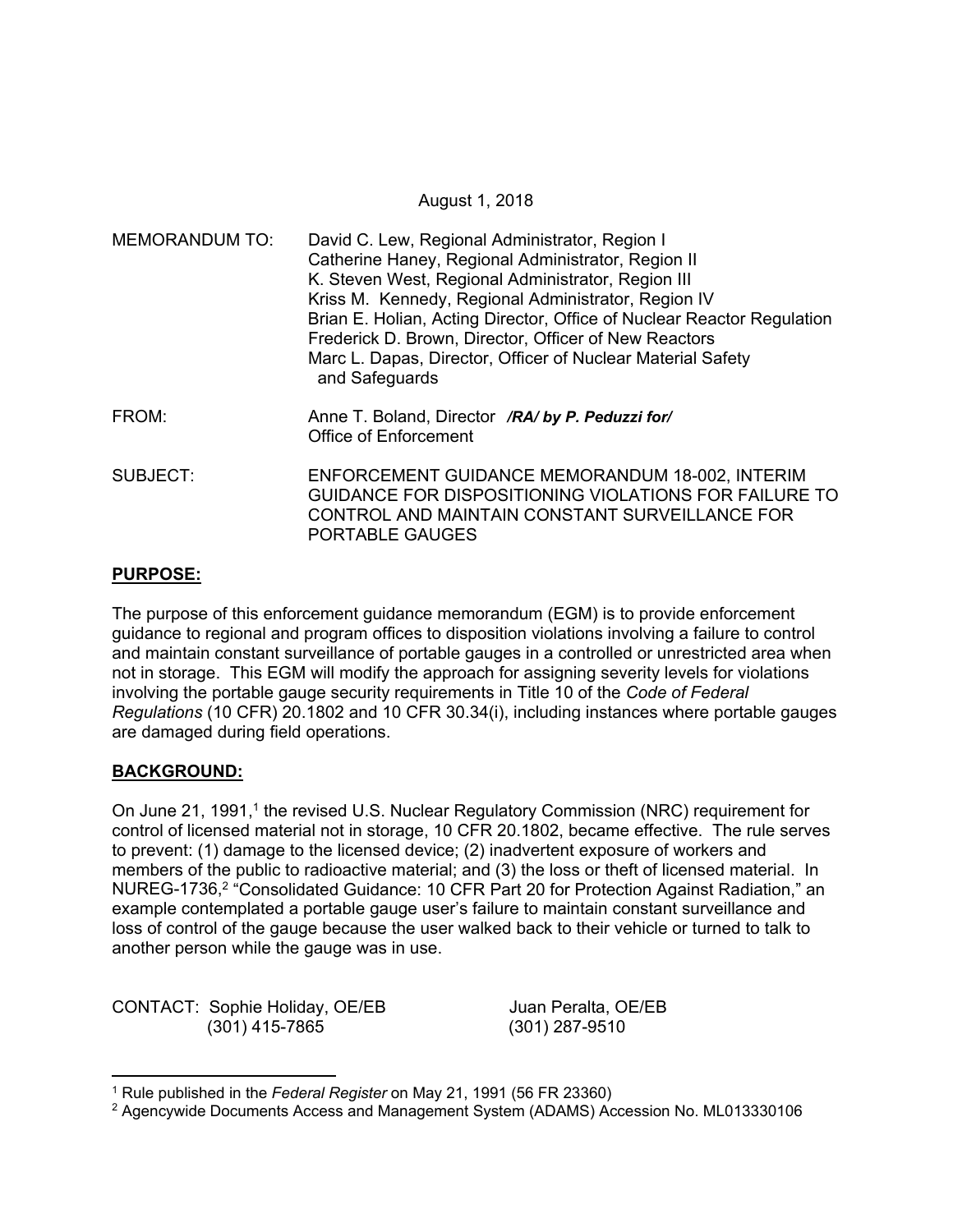On October 30, 2002, the NRC issued a generic communication, NRC Information Notice (IN) 2002-30,3 "Control And Surveillance Of Portable Gauges During Field Operations," as a result of 12 reported incidents involving the damage of moisture density gauges (portable gauges) by construction-related equipment. Many of these incidents occurred, in part, by momentary lapses in control, and/or by inattention of licensees.

In July 11, 2005,<sup>4</sup> the NRC promulgated 10 CFR 30.34(i), which requires a minimum of two independent physical controls that form tangible barriers to be used whenever portable gauges are not under the constant control and constant surveillance of the licensee. The primary intent of this rule<sup>5</sup> was to increase licensees' control of portable gauges to reduce the opportunity for unauthorized removal or theft. The rule applies to a licensee with a portable gauge regardless of the location, situation, and activities involving the portable gauge. The licensee is required to either maintain control and constant surveillance of the portable gauge or use a minimum of two independent physical controls to secure it to prevent unauthorized removal or theft at all times.

Since 2002, licensees have reported approximately 300 incidents involving the damage of portable gauges at temporary jobsites. While in many of these incidents the portable gauge or gauge housing sustained severe mechanical damage, most radioactive sources remained intact and no contamination leakage or exposure was identified due to the robust design characteristics of portable gauges and sources. However, there have been some incidents where the sources were breached and/or the source(s) could not be retracted, which increased the potential for external radiation exposure to members of the public and an increased dose to workers during source recovery.

In accordance with Section 6.3.c.3 of the Enforcement Policy, a violation of 10 CFR 30.34(i) requirements constitutes a severity level (SL) III violation for failing to have two levels of security whenever the portable gauges are not under the control and constant surveillance of the licensee. Further, in accordance with Section 6.7.c.10(a), failure to secure, or maintain surveillance over licensed material that exceeds 1,000 times the quantity specified in 10 CFR Part 20, Appendix C constitutes a SL III violation.

Traditionally, the NRC issues a SL III violation for incidents in which a portable gauge user fails to maintain control and constant surveillance (i.e., walks away from the portable gauge) at a jobsite, regardless of whether any damage occurred. Jobsites occasionally experience unexpected and uncontrollable events, such as when heavy construction equipment inadvertently makes contact with a gauge and causes damage. Due to the robust design characteristics of portable gauges, such situations do not necessarily result in appreciable potential safety (e.g., inadvertent exposure to an individual) or security concerns. In addition, portable gauges are often used at remote, temporary jobsites where few individuals are present. In these scenarios, there is a low probability that an unauthorized person could remove the portable gauge without the gauge user's knowledge or for inadvertent exposure to workers or the public. Additionally, the requirement for two tangible barriers under 10 CFR 30.34(i) relates to the storage of portable gauges and not the operational use of portable gauges (e.g., when the portable gauge is taking measurements).

 $\overline{\phantom{a}}$ 3 ADAMS Accession No. ML023030163

<sup>4</sup> Rule published in the *Federal Register* on January 12, 2005 (70 FR 2001)

<sup>5</sup> EGM-11-004 "Interim Guidance for Dispositioning Violations of Security Requirements for Portable Gauges" (ADAMS Accession No. ML111170601)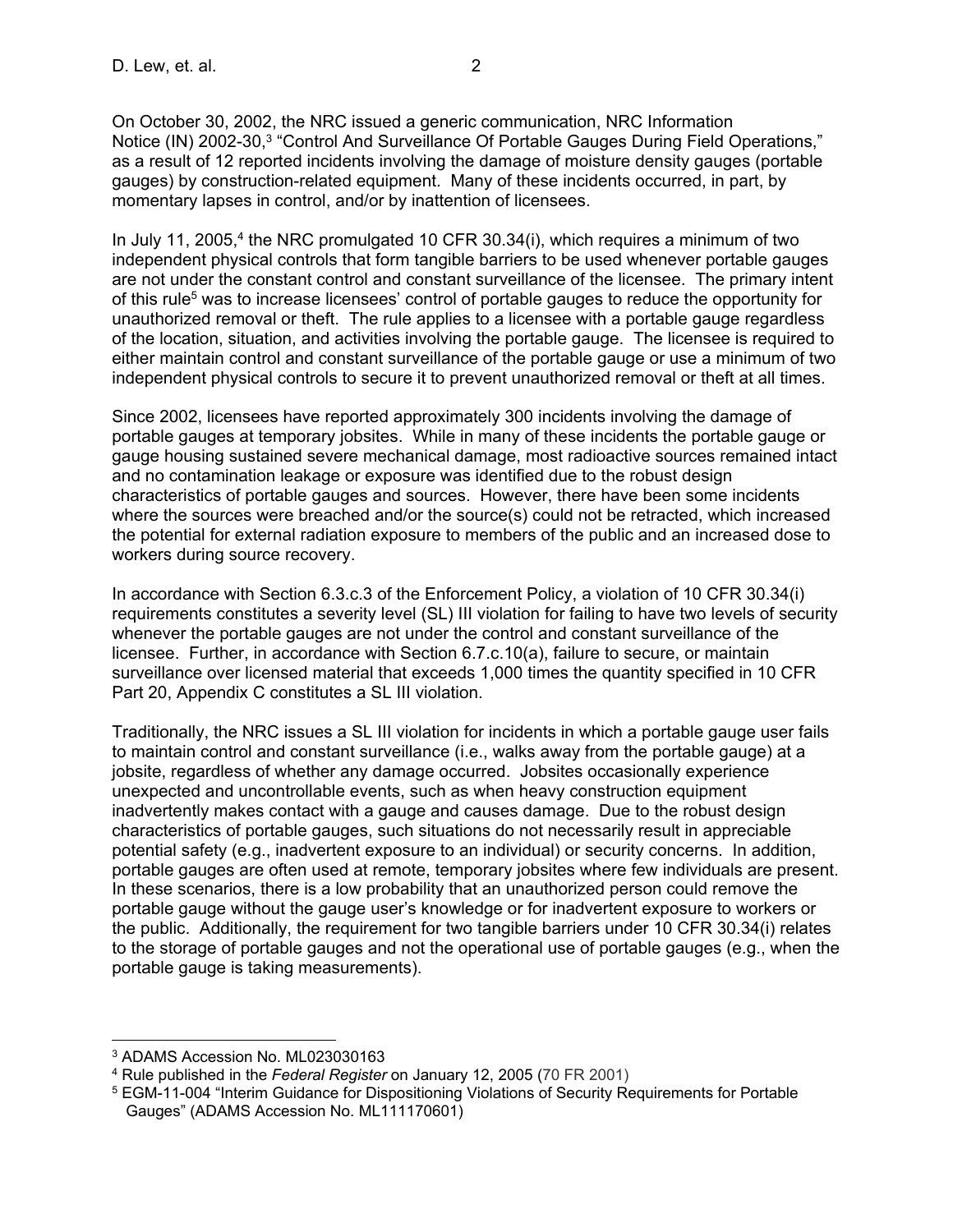In light of the above, the NRC has determined that a graded approach should be used to evaluate the likelihood for opportunity for loss or theft of the portable gauge, or exposure to workers or the public. This graded approach would allow for 10 CFR 20.1802 violations that are less serious, but are of more than minor concern, that resulted in no or relatively inappreciable potential safety or security consequences to be cited as SL IV violations as indicated below.

NOTE: The requirement for two tangible barriers under 10 CFR 30.34(i) is generally not applicable during operational conditions<sup> $6$ </sup>, but rather in circumstances where the licensee is reasonably expected to secure the portable gauge (e.g., while in its permanent storage location, while stored in the truck or if purposely left unattended for a period of time, etc.

# **ACTION:**

**.** 

If an inspector identifies a potential noncompliance with 10 CFR 20.1802 requirements, the inspector shall notify the applicable branch chief before the exit meeting with the licensee. All of the potential noncompliances should be dispositioned by the cognizant region.

The regional office shall evaluate each potential noncompliance and make one of two determinations as discussed below.

- 1. In cases where a licensee fails to secure or maintain constant surveillance over a portable gauge involving licensed material in any aggregate quantity greater than 1,000 times the quantity specified in Appendix C, Quantities of Licensed Material Required Labeling," to 10 CFR Part, "Standards for Protection Against Radiation", a region may use discretion and disposition the issue as a SL IV violation if all the following conditions are met:
	- A. The failure to maintain control and constant surveillance of the portable gauge occurred during operational conditions;
	- B. The failure to maintain control and constant surveillance of the portable gauge was an isolated, non-willful occurrence and the non-compliance was of short duration and circumstance (e.g., gauge use in a remote location, or, if in high traffic location with construction barrier or fencing impeding the access of the general public) and did not cause a security access concern; and
	- C. No unauthorized individual contact with the portable gauge occurred and no unintended exposure to an individual occurred (e.g., physical damage to the portable gauge may have occurred but there was no contamination or source(s) leakage and the licensee is able to retract the source(s) into a shielded position).

If the regional office determines that the noncompliance meets the criteria for SL IV, the regional office may disposition the violation without an enforcement panel. However, these cases will be assigned an enforcement action (EA) number to document the exercise of enforcement discretion.

 $6$  Operational conditions, for the purposes of this EGM, refers to when the portable gauge is taking measurements.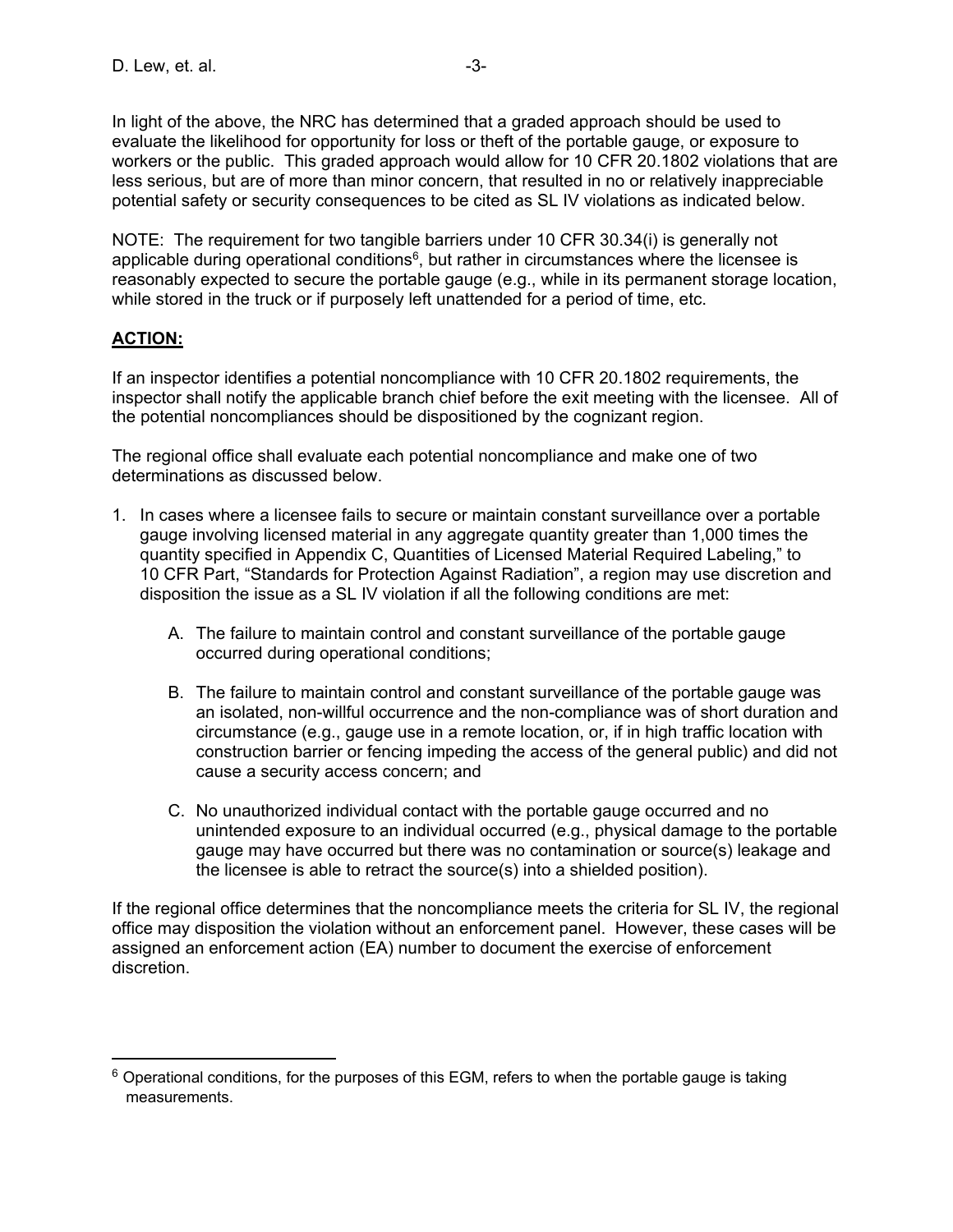In preparing Notices of Violation, in those cases where the violation is to be categorized as SL IV, the subject line in the letter to the licensee should either read or include, "EXERCISE OF ENFORCEMENT DISCRETION," as described in Section 3 of the Enforcement Policy.

The following, or similar, language should be included in the text of the inspection record or report discussing the inspection finding when exercising enforcement discretion in accordance with this EGM:

"A violation of 10 CFR 20.1802 was identified during this inspection and is described in the attached Notice of Violation. In accordance with the Enforcement Policy, this violation would normally be categorized at Severity Level III and considered for escalated enforcement action. However, in accordance with NRC Enforcement Guidance Memorandum (EGM) 18-002, issued August 1, 2018, the NRC is exercising enforcement discretion to categorize this violation as a Severity Level IV violation."

2. If the conditions described above do not apply, the regular enforcement process will be used in accordance with the current Enforcement Policy, to evaluate and disposition the noncompliance, with input from the region and headquarters, with the likely outcome being a SL III violation.

## **EXPIRATION OF THIS EGM:**

This EGM will remain in effect until the next revision of the Enforcement Policy. At that time, the staff will propose a change to the Enforcement Policy, to create a SL IV example to reflect this graded approach.